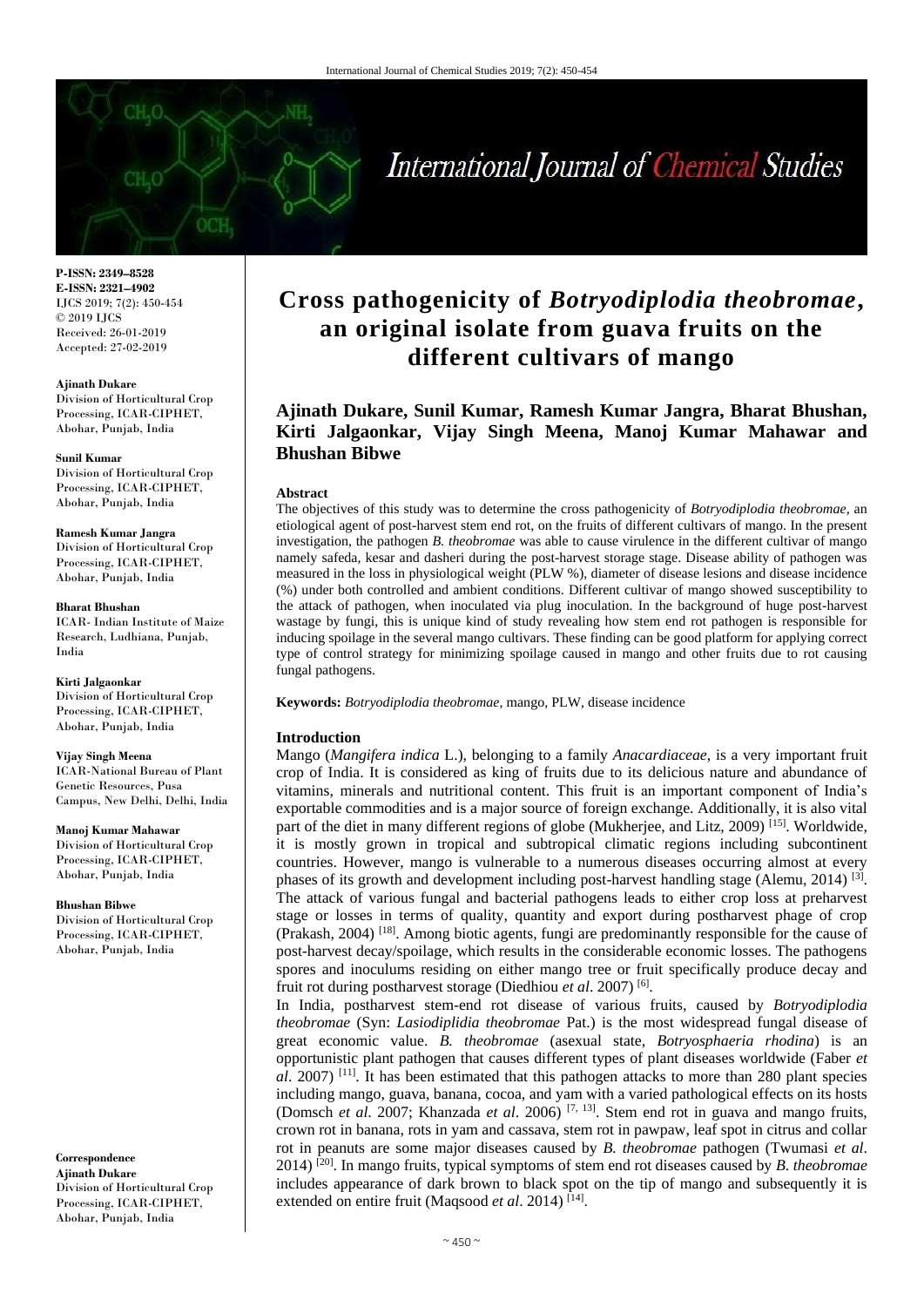More often, fruits crops such as guava, mango, are often cultivated in close proximity, so it is always important to find out whether the different hosts can act as sources of pathogens inoculum for infecting the other dissimilar host. Therefore, the purpose of present study was to determine the cross pathogenecity/virulence potential of *B*. *theobromae*, an original isolates of stem end rot pathogen isolated from guava fruits on three different cultivar of mango.

# **Materials and Methods**

# **Growth and maintenance of plant pathogenic fungus**

A virulent strain of pathogenic fungi responsible for causing postharvest disease in mango and guava were used in the present study. Pure strain of test fungal pathogen viz., *Botryodiplodia theobromae* (ITCC No-7740) were purchased from Indian Type Culture Collection (ITCC), Division of Plant Pathology, ICAR-IARI, New Delhi. This fungal pathogen is etiological agent of stem end rot disease in harvested mango and guava fruits respectively. Fungal culture was maintained and preserved on potato dextrose agar (CAB, 1968) <sup>[4]</sup> medium at  $4^{\circ}$ C for further studies.

# **Fruits sample collection and Surface sterilization of fruits**

Fruits of three different Mango cultivars viz., kesar, dasheri and safeda were collected from the local market of Abohar (Punjab), India. All these fruits of different cultivars with attributes of healthiness, physiologically mature but unripe, freshly harvested, no treated and unwaxed etc., were utilized for artificial plugs inoculations in later stage of experiments. All collected fruits from market were washed 2-3 times thoroughly under running tap water and air dried at room temperature. Following air drying, fruits were immersed in freshly prepared 1% v\v sodium hypochlorite (NaOCl) solution for 2-3 minutes in order to reduce the surface contamination. After surface sterilization, these fruits were again rinsed in sterile distilled water for three times and were again left to air dry in a sterile laminar air flow chamber kept in the laboratory.

# **Preparation of pathogen inoculum**

The inoculum of stem end rot pathogen was prepared by growing pure culture on freshly prepared Potato dextrose agar (PDA) media. Starter cultures were prepared by incubating 5 mm<sup>2</sup> disc of growing *Botryodiplodia theobromae* culture for two days on PDA media. After incubation at 28±2 ºC for two days, mycelial plugs (8 mm diameter) were removed using sterilized stainless steel cork borer from actively-sporulating areas in plate and were further used for inoculation into the holes created on the fruits.

#### **Assay for pathogenicity by plug inoculation technique**

An artificial plug inoculation technique was used to determine the pathogenicity of the pathogenic strains on three different varieties of mango fruits. The pathogenicity of the fungal strains were ascertained and confirmed by Koch's postulates. For this, surface decontaminated fruits were aseptically inoculated with the test organism into an incision cut made on the skin of the fruits. The inoculation involved aseptically punching of circular holes of about 5 mm deep and 8 mm diameter on the broadest side of mango fruits using hot-oven sterilized cork borer (8 mm diameter). The resulted craters on the surface of fruits served as sites for pathogen inoculation. The inoculums consisted of 8-mm<sup>2</sup> disc of fungus mycelia plug, cut with cork borer (8 mm diameter) from the actively growing region of pure culture in PDA plate. This fungal disc

was placed into the deep holes created on each fruits. Further, these pathogen plug inoculated holes on each fruits were covered with parafilm. The control treatments were performed in a similar manner except that plug of PDA medium instead of pathogens mycelia plug was used for inoculation in holes. Each treatment had six fruits per single mango cultivar for both ambient and controlled storage conditions. These treated six fruits of each cultivar were incubated upright at controlled conditions in BOD incubator at 25  $\degree$ C and at room/ambient temperature.

# **Observation recorded**

Fruit weight, percentages loss in physiological weight (PLW %), diameter of disease lesions on fruits and disease incidence were started to measure after 24 hr incubation and the observation was recorded up to 9 days of storage of fruits for both controlled and ambient conditions. At the end of experiments, isolations of pathogen were made from the disease fruit to confirm that developed diseased lesions in fruits were due to external artificial inoculation and infection by stem end rot pathogen.

The details of the recorded observations in the experiment are given as below.

# **Physiological loss in weight (PLW %)**

The weight of fruits in each treatment was recorded at initial days and subsequently at different days of storage intervals. Initial weight of each fruits was subtracted from respective fruit weight noted on different days of storage intervals and appraisals were made for physiological loss in weight (PLW) percentages. The physiological loss in weight was calculated on fresh weight basis by following formula:

Initial fruit weight-Fruit weight on the day of observation  $PLW (%) =$   $\times100$ Initial fruit weight

**Disease lesion diameter (mm):** The disease lesion developed on both opposite site of fruit hole due to an external artificial inoculation of stem end rot pathogen (*B. theobromae*) was measured. Lesion diameters in millimeter (mm) were noted for 9 days and their mean was calculated for each days of observation.

# **Disease incidence**

Disease incidence was assessed by counting the number of diseased lesion developed in artificially inoculated holes to the overall total number of inoculations per treatments (Tucho *et al*. 2014) [19]. Percent (%) disease incidence was calculated by formula  $=$  Number of diseased lesion observed in total inoculation/Total number of inoculations per treatments  $\times 100$ 

#### **Results**

Physiological loss in weight, disease lesion diameters and disease incidence were measured after 24 hr incubation and the observation was noted for up to 9 days. Pathogen isolation was made from the fruit to confirm that lesions was developed due to infection by stem end rot

# **Effect of plug inoculation of** *B. theobromae* **on the physiological loss in weight (%)**

Physiological loss in weight (PLW) is one of the key parameter signifying the ability of the harvested fruits to retain its freshness and firmness during extended period of storage under controlled or ambient conditions. Application of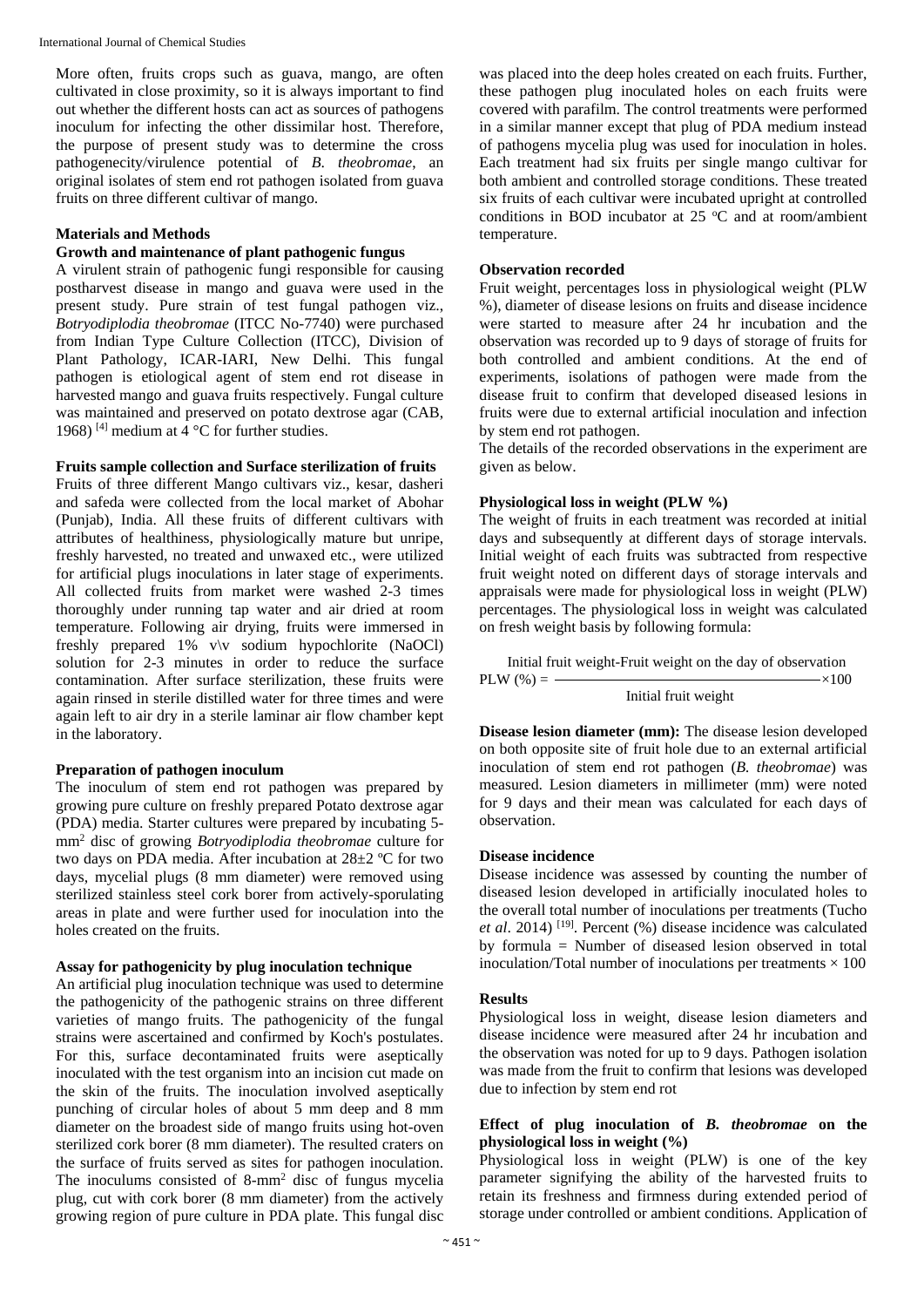artificial inoculation of stem end rot pathogen inoculums on three different mango cultivars resulted in the slightly significant differences regarding physiological loss in weight at all days of storage. As depicted in table 1 and 2, Kesar mango fruits stored in controlled condition exhibited maximum physiological weight losses (24.70%) at the end of 9 storage days as compared to fruits stored in the room/ambient storage (22.19%). In contrary to this, fruits of dasheri and safeda cultivars stored under ambient conditions showed maximum storage losses of 33.34% and 18.66% respectively, which was slightly higher than that of fruits (29.97% PLW losses for dasheri and 14.14% PLW for safeda losses) stored in controlled condition. Thus is clear that with the advancement of storage duration, the physiological weight loss was steadily increased in all the mango cultivars under both controlled and ambient storage.

**Table 1:** Effect of stem end rot disease development on physiological weight loss (%) in different cultivar stored under controlled condition

| Mango cultivars     | <b>Kesar</b>       |                            | <b>Dasheri</b>    |                            | <b>Safeda</b>      |                            |
|---------------------|--------------------|----------------------------|-------------------|----------------------------|--------------------|----------------------------|
| <b>Storage days</b> | Weight (gm) of     | Percentage $(\% )$ loss in | Weight (gm)       | Percentage $(\% )$ loss in | Weight (gm) of     | Percentage $(\% )$ loss in |
|                     | mangoes            | physiological weight       | of mangoes        | physiological weight       | mangoes            | physiological weight       |
| Initial day         | $191.01 \pm 14.45$ |                            | $224.85 \pm 7.61$ |                            | $250.42 \pm 10.65$ |                            |
|                     | $187.68 \pm 14.18$ | 1.74                       | $218.67 \pm 7.68$ | 2.75                       | $246.07 \pm 10.81$ | 1.74                       |
|                     | $186.10 \pm 14.16$ | 2.57                       | 215.78±7.73       | 4.03                       | $244.20 \pm 10.79$ | 2.48                       |
|                     | $183.17 \pm 14.18$ | 4.11                       | $211.30 \pm 7.74$ | 6.03                       | $240.50 \pm 10.77$ | 3.96                       |
| 4                   | $179.20 \pm 14.16$ | 6.18                       | $204.93 \pm 8.03$ | 8.86                       | $236.13 \pm 10.71$ | 5.71                       |
|                     | $176.27 \pm 13.64$ | 7.72                       | 197.37±6.29       | 12.22                      | $232.93 \pm 10.62$ | 6.98                       |
| 6                   | $169.50 \pm 11.49$ | 11.26                      | 184.27±4.86       | 18.05                      | $228.87 \pm 10.23$ | 8.61                       |
|                     | $161.80 \pm 10.39$ | 15.29                      | 174.57±3.78       | 22.36                      | $224.47 \pm 10.00$ | 10.36                      |
| 8                   | $153.23 \pm 12.19$ | 19.78                      | $168.77 \pm 3.44$ | 24.94                      | $221.13 \pm 9.73$  | 11.70                      |
| Q                   | $143.83 \pm 15.37$ | 24.70                      | 157.47±5.54       | 29.97                      | $215.00 \pm 8.94$  | 14.14                      |

**Table 2:** Effect of stem end rot disease development on physiological weight loss (%) in different cultivar stored under ambient conditions

| <b>Mango</b><br>cultivars | <b>Kesar</b>       |                                                                                 |                   | <b>Dasheri</b>       | <b>Safeda</b>      |                                          |
|---------------------------|--------------------|---------------------------------------------------------------------------------|-------------------|----------------------|--------------------|------------------------------------------|
| <b>Storage</b>            |                    | Weight $(gm)$ Percentage $(\%)$ loss in Weight $(gm)$ Percentage $(\%)$ loss in |                   |                      |                    | Weight $(gm)$ Percentage $(\% )$ loss in |
| days                      | of mangoes         | physiological weight                                                            | of mangoes        | physiological weight | of mangoes         | physiological weight                     |
| Initial day               | 242.17±17.35       |                                                                                 | 209.58±9.72       |                      | $349.90 \pm 35.00$ |                                          |
|                           | 238.18±16.91       | 1.65                                                                            | 201.84±9.23       | 3.69                 | 343.23±34.83       | 1.91                                     |
| 2                         | 234.03±16.36       | 3.36                                                                            | $194.01 \pm 8.86$ | 7.43                 | $336.57 \pm 34.47$ | 3.81                                     |
| 3                         | 229.50±15.74       | 5.23                                                                            | $186.57 \pm 8.67$ | 10.98                | $330.03 \pm 34.20$ | 5.68                                     |
| 4                         | 224.93±15.65       | 7.12                                                                            | $179.30 \pm 8.52$ | 14.45                | 323.30±33.97       | 7.60                                     |
| 5                         | $220.93 \pm 15.26$ | 8.77                                                                            | $172.30 \pm 8.36$ | 17.79                | $316.00\pm33.12$   | 9.69                                     |
| 6                         | $215.23 \pm 15.69$ | 11.12                                                                           | $164.83 \pm 8.34$ | 21.35                | $308.90 \pm 33.07$ | 11.72                                    |
| 7                         | 208.30±17.24       | 13.99                                                                           | $157.07 \pm 8.16$ | 25.06                | $300.67 \pm 32.69$ | 14.07                                    |
| 8                         | 199.23±17.77       | 17.73                                                                           | 149.80±7.86       | 28.52                | 292.97±32.22       | 16.27                                    |
| 9                         | $188.43 \pm 17.46$ | 22.19                                                                           | $139.70 \pm 7.60$ | 33.34                | $284.60 \pm 31.15$ | 18.66                                    |

Values are mean  $\pm$  SE of 3 replications

# **Effect of plug inoculation of** *B. theobromae* **on the disease lesion diameter (mm)**

Figure 1 and 2 shows the effects of plug inoculation of *B. theobromae* on the development of diseased lesions on different cultivar of mango stored under controlled and ambient condition. The diameter of lesion developed around the artificially inoculated plug was measured and recorded on a daily basis. At the end of 9 days of storage under the controlled conditions, it can be noted that fruits of safeda mango showed less disease lesion diameter (55.00 mm) due to stem end rot plug inoculation as compared to kesar (63.33mm) and dasheri (81.67mm). Complete disease development due to plug inoculation was observed after 3-4 days. The progress of disease lesion development was observed faster in mangoes stored under ambient conditions than the controlled conditions storage. As shown in figure 2, diameter of disease lesion developed on safeda dasheri and kesar was 118.67mm, 125.67 and 131.67 mm respectively.

The figure below shows lesion development due to stem end rot plug inoculation after 3 days incubation.



Fig 1: Effect of plug inoculation on disease lesion (mm) development in different mango cultivar stored under controlled condition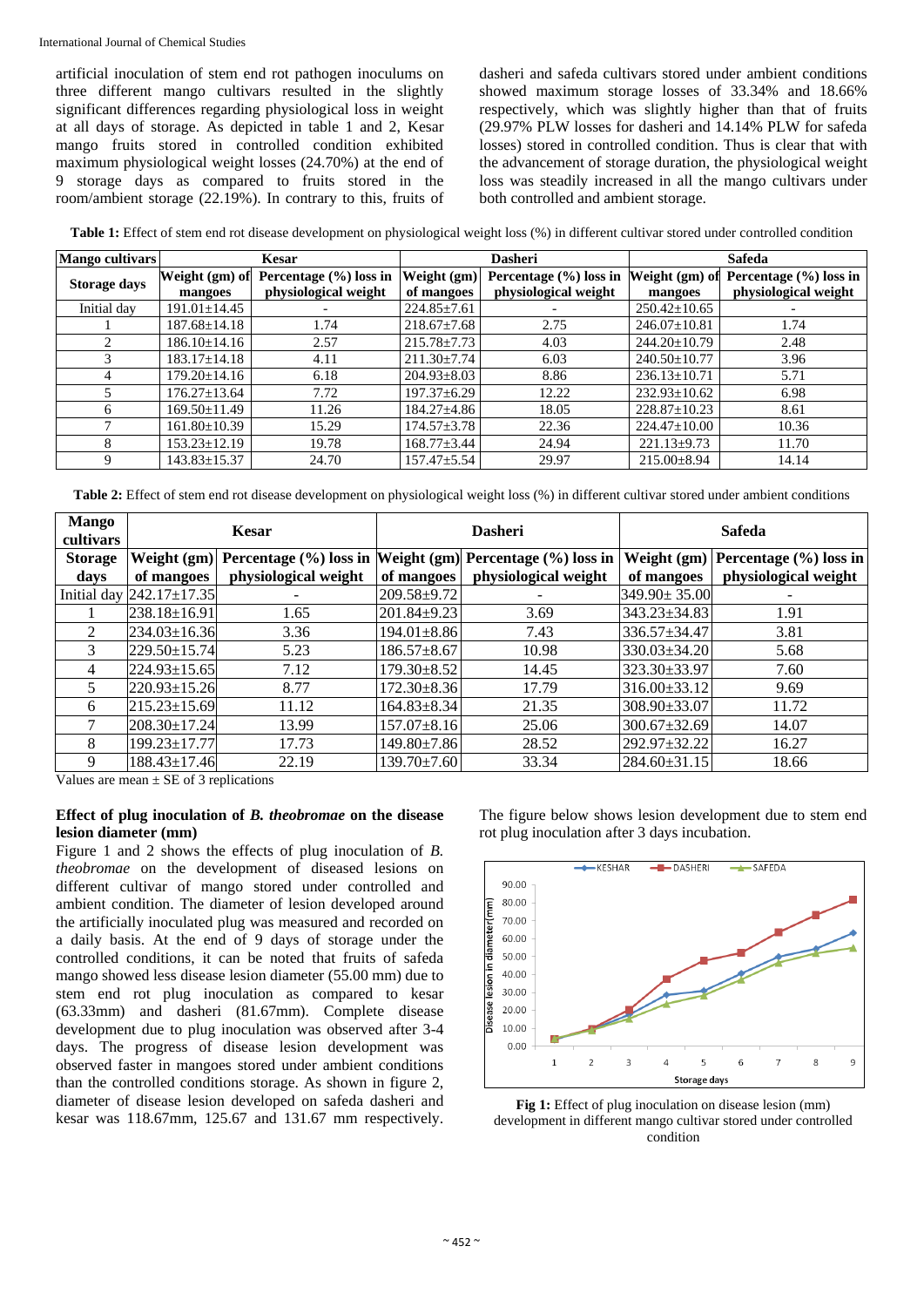

**Fig 2:** Effect of plug inoculation on disease lesion (mm) development in different mango cultivar stored under ambient conditions

# **Effect of plug inoculation of** *B. theobromae* **on the disease incidence**

This pathogen was effective in causing disease symptoms and rotting of all three different types of mango fruits used in the study. The pathogen was so aggressive that almost all the mango started to show the symptoms of disease development when stored in both controlled and ambient condition (data not shown). In terms of percentage disease development, fruits of kesar mango achieved 100% disease development after 24 hours incubation under both controlled and ambient condition, dasheri showed 100% disease development after 24 hours incubation in controlled condition and after 72 hours in ambient storage, while complete disease symptoms in all fruits of safeda was observed after 24 hours incubation in ambient condition and after 48 hours in controlled storage. Figure 3 shows the effect of plug inoculation on development of stem end rot disease symptoms in fruits of different mango cultivar.



**Fig 3:** Effect of plug inoculation on development of stem end rot disease in mango cultivar. Image A. Establishment of inoculated pathogen mycelium in artificially prepared plug Image B and C. Successive spread of disease infection and spoilage of mango fruits by artificially established pathogens inoculums



**Fig 4:** Light microcopy images of stem end rot fungal pathogen (*Botrydiploidia theobromae*) mycelia. Image A) 10X magnification; B) 40X magnification; C) 100X magnification

# **Re-isolation of pathogen and confirmation by microscopic observation**

At the end of experiment, re-isolation of pathogen was carried out from the artificially inoculated and diseased fruits of all types of mango cultivar stored in both controlled and ambient condition.

Mycelia of re-isolated pathogen fruit tissue was observed under compound microscope. Figure 4 shows the mycelia photographs of pathogen mycelium observed at different magnification under light microscope. As per the basis of Koch's postulates tests, external infection of these mango fruits with mycelia plug of re-isolated pathogen was again able to cause disease.

# **Discussion**

India, being an agricultural country, produces a variety of fruits round the year. Non-scientific methods of agricultural practices, poor storage facilities and unfavorable environmental conditions during pre-and post-harvest handling of fruits are accountable for the contamination, infection and colonization by post-harvest pathogens. These pathogens attack causes significant amount of spoilage in fruits during their postharvest operations such as handling, distribution and storage and also reduces shelf-life and produce quality (Dukare *et al*. 2018) [8]. A detailed exploration of the pathogenic behavior of fungal pathogens can predict its probable threat to mangos during its pre and post-harvest operations. An intensive study on the pathogenicity of this organisms showed that they can cause stem-end rot disease on all three cultivars.

The present research finding of artificial plug inoculation study confirmed that B. *theobromae* pathogen was able to cause disease symptoms and consequently spoilage/rotting in all the fruits of mango cultivars. Further, study also revealed that there was little difference in the virulence of *B*. *theobromae* pathogen towards these mango cultivars, suggesting disease causing aggressive nature of pathogen. Fruits of dasheri mango variety appeared to be more susceptible than other studied. Little difference in virulence ability of pathogen could be attributed to the adaptation to a less susceptible host cultivar, thus becoming more pathogenic to conquer defence mechanisms of the host's (Alahakoon *et al.* 1994) <sup>[2]</sup>. The physiological loss in weight during storage might be due to the extracellular diffusion of gas between internal tissue of fruits and its surrounding environment.

Cross-infection studies using B. *theobromae* isolates from subtropical fruit such as guava displayed that isolates could cause infection in most of the other host fruits. The preceding findings suggest that B. *theobromae* is a major spoilage organism and causes considerable rotting in the mango fruits under Indian conditions. This findings is similar with several earlier reports that confirms *B. theobromae* as a wide range pathogen causing rot diseases in broad spectrum of hosts (Pitt and Hocking, 2009; Opoku *et al*. 2007; Domsch *et al*. 2007; French, 2006)<sup>[17, 16, 7, 12]</sup>.

Consistent disease lesion sizes were obtained when pathogen was externally inoculated from the stem end sites on broader part of fruits. The admission of a pathogen into a host is facilitated through wounds, or by means of enzymic and mechanical routes. Most of the pathogenic fungi are able to enter into hosts tissues by producing extracellular cell wall lytic enzymes (Chambost, 1986)  $[5]$ . From the available literature, it suggests that *Botryodiplodia* is mainly a postharvest wound pathogen and penetrates the host through bruises and cuts. Our findings have shown that plug